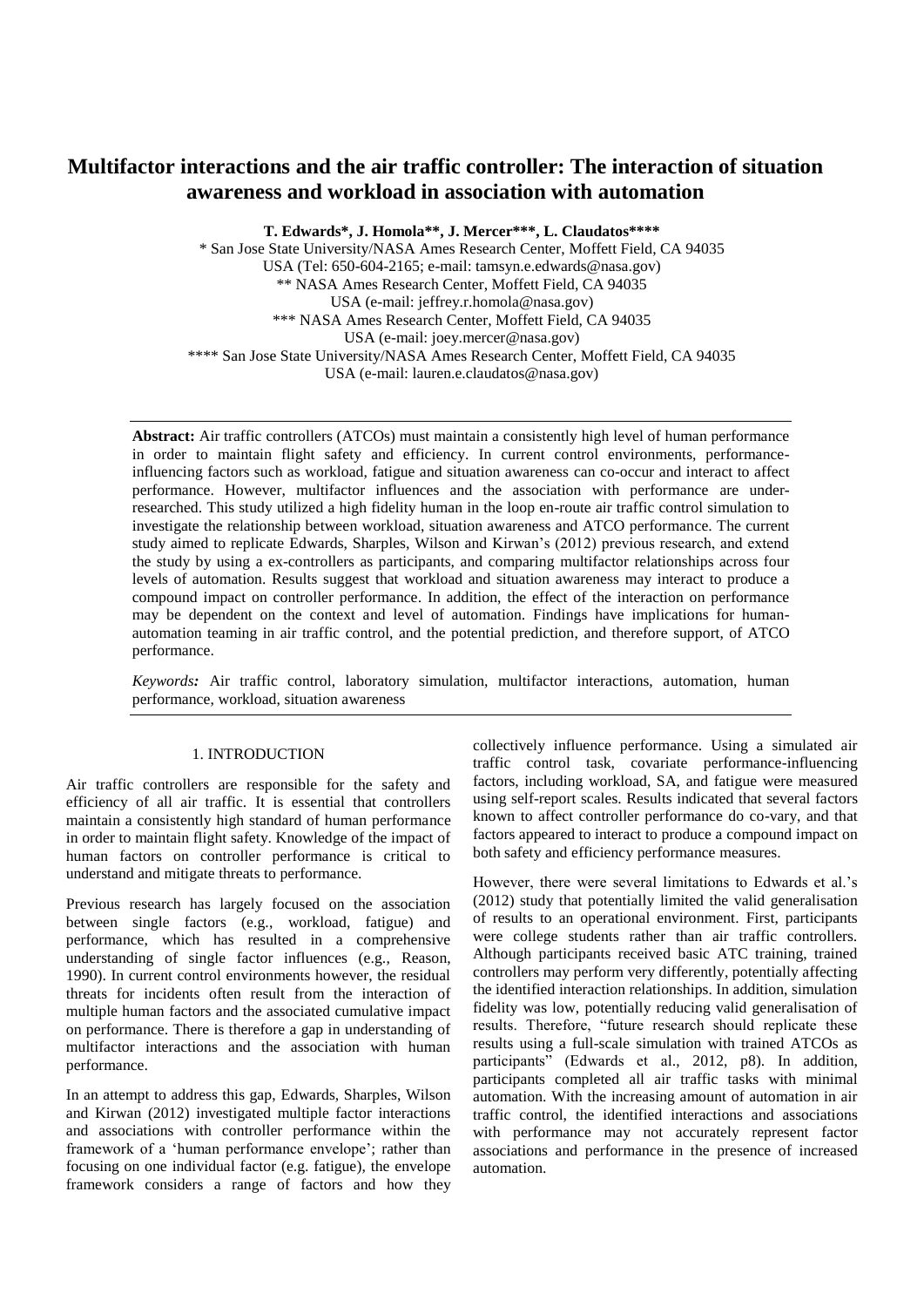The current study attempted to address these limitations as well as extend Edwards et al.'s (2012) previous work, by examining factor interactions across varying automated functions, using retired ATCOs as participants in a high fidelity simulation. The aims of this study were therefore to address the limitations of previous research, and support future research, by investigating multifactor interactions and the association with controller performance, and to extend Edwards et al.'s (2012) research by investigating these effects in the context of different levels of available automation.

# 2. METHOD

The study reported in this paper is part of a larger study. Only the measures that are relevant to this paper are presented. An en-route air traffic control (ATC) human in the loop (HITL) simulation was utilised to investigate the relationship between workload and situation awareness (SA), and the subsequent association with performance. Workload and SA were selected for investigation as these factors have previously been identified as critical factors that frequently negatively influence controller performance (Edwards et al., 2012). Performance was inferred from the time taken to detect pre-programmed conflicts. Participants were eight ex-ATCOs who had worked in enroute airspace in Oakland Air Route Traffic Control Centre (ARTCC). Pseudo pilots with an average of over 500 logged in hours on the MACS pilot platform were paired with the controllers.

The study used a within measures design. The simulation was centred on high altitude, en-route airspace from the Cleveland ARTCC. Each participant was assigned to work sector 79, which was observed from previous HITL simulations to be a particularly complex sector given the mix of traffic transiting its airspace. Winds for the area were included, which were constant at altitude with forecast error.

Each simulation session lasted for 60 minutes. Traffic was approximately 20 percent more than the current day maximum traffic of 18 aircraft in the sector. The taskload level was created by changing the number of aircraft in the controlled sector and the complexity of the task by the number of aircraft requiring vertical movements and the number of aircraft pairs set on a conflicting flight path (Brookings, Wilson, & Swain 1996). The scenarios were designed to have ramp-up, sustained, and ramp-down phases, with each phase lasting approximately 20 minutes. The traffic was a mixture of overflights at level altitude, area arrivals with a top of descent in or near the simulation sector, and area departure aircraft that resulted in aircraft climbing from their origin airport into sector 79.

To investigate factor interactions and associated performance in accordance with different automation capabilities, controllers participated in four conditions: Condition 1- Conflict Detection (CD) where the participant was only responsible for detecting conflicts while all other tasks were automated, Condition 2 - Conflict Detection + Routine Tasks (RT) where the participant was responsible for detecting conflicts, accepting aircraft hand-offs from adjacent sectors with pilot check-ins, and initiating hand-offs as aircraft exit the test sector and issuing a frequency change, Condition 3 -

Conflict Detection + Decision Making (DM) where the participant was responsible for conflict detection and making decisions based on fielded requests from flight crews and coordination with adjacent sectors, and Condition 4 - Conflict Detection + Routine Tasks + Decision Making where the participant was responsible for all tasks covered in the previous three tasks. Conditions were counterbalanced. To measure conflict detection performance, controllers were asked to enter a keyboard command to identify when they perceived an aircraft pair was in conflict.

### *2.1 Participants*

A total of 8 participants (1 female, 7 male) took part in the simulation. Age ranged from 50 years – 69 years. Participants responded to grouped age ranges and so an average age could not be calculated. All participants were ex-controllers. Participants had worked as en-route controllers in the Oakland ARTCC. Years of experience as an ATCO (excluding training) ranged from  $23 - 29.5$  (M=24.94, SD=2.54).

### *2.2 Measures*

In line with Edwards' (2012) previous study, covariate factors were measured using subjective, self-report scales. Mental workload was measured using the uni-dimensional Instantaneous Self-Assessment scale (ISA) (Tattersall & Foord, 1996). SA was measured using the Situation Present Assessment Method (SPAM) (Durso et al., 1995). Every 3 minutes, participants were presented with the ISA rating scale at the top of the radar scope and asked to click on the workload rating. After responding to the workload scale, a SA question (e.g., 'Will more than 3 aircraft leave your sector in the next minute?') was presented at the top of the simulation screen. Questions used a binary response format. Questions were developed in collaboration with 3 ex-ATCOs.

Several performance measures were collected during the simulation. Due to space constraints, only one of these performance variables will be examined in this paper: time to accurately detect conflicts. This variable was selected due to the important safety implications of this performance measure. In addition, in contrast to measures such as number of conflicts accurately detected, this measure allows for greater granularity in performance measurement and is not affected by potential ceiling effects. A conflict was defined as aircraft that would breach the separation minima without intervention. An internal conflict probe was used to identify conflicts and assess participants' conflict detection performance. Time to detect conflicts was determined from the time at which the data tag of both aircraft in conflict were first visible to the controller, subtracted from the time the controller made the identification keyboard entry. Measures were recorded continuously in the simulation software.

#### *2.3 Apparatus*

The software used was the Multi-Aircraft Control System (MACS) (Prevot et al., 2010). Participant workstations were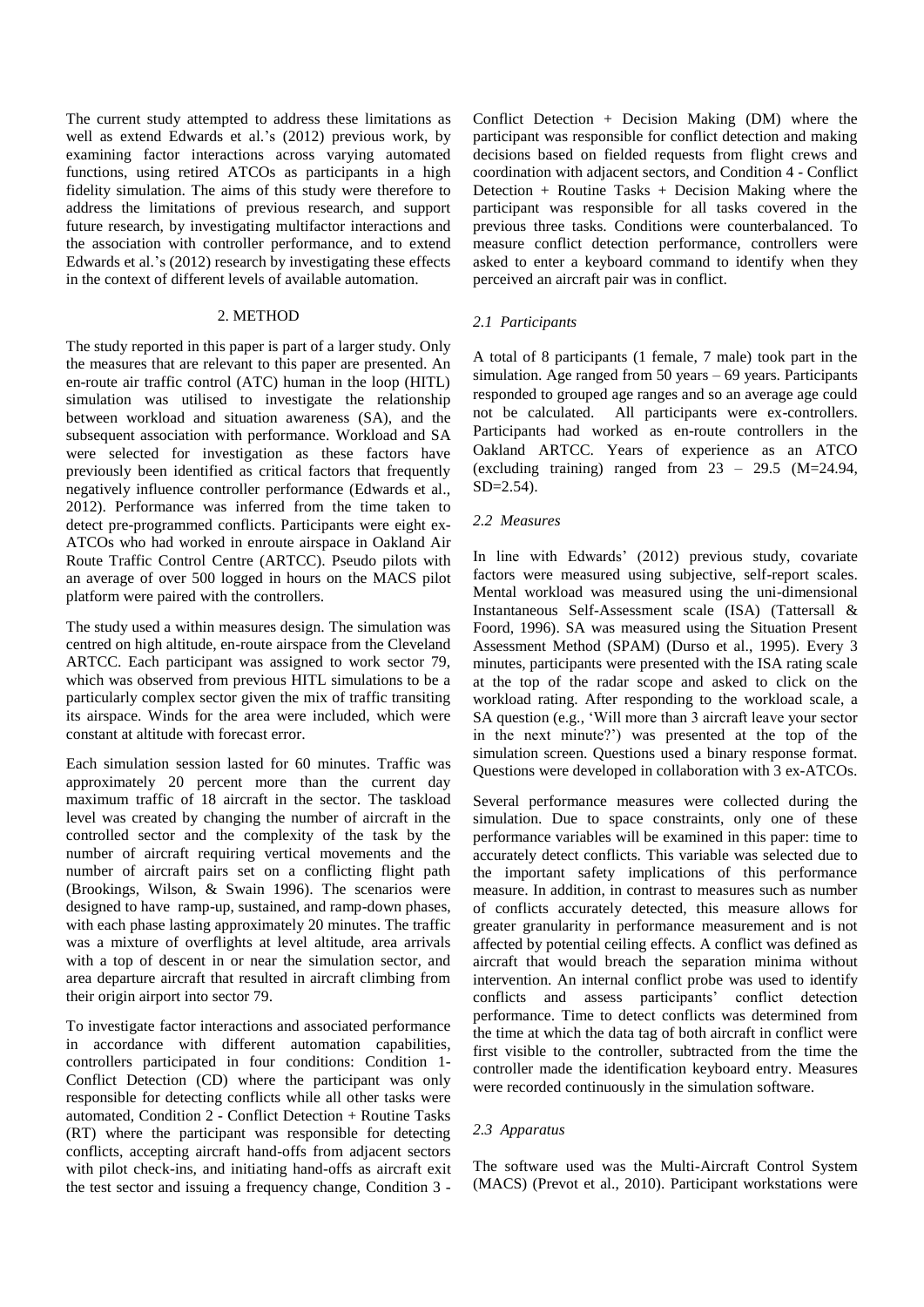configured with a BARCO large-format display and specialized keyboard/trackball combination that is representative of what is currently used in air traffic control facilities. Voice communications were enabled via a custom, stand-alone system that is also representative of what is used in operations. Data were collected continuously through MACS's data collection processes.

#### 3. RESULTS

Due to the quantity of analyses and results, only results for the strongest and most relevant data trends will be presented in this article.

#### *3.1 Workload and automated conditions*

Workload was reported to be higher, on average, in the least automated conditions compared to the most automated conditions (Table 1), indicating variation in reported workload in association with number of automated functions.

**Table 1. Average workload ratings by condition**

| Condition                   | Mean | SD   |
|-----------------------------|------|------|
| (1) Conflict Detection (CD) | 3.09 | 0.54 |
| $(2)$ CD + Routine Tasks    | 3.46 | 0.74 |
| (RT)                        |      |      |
| $(3)$ CD + Decision Making  | 3.39 | 0.46 |
| (DM)                        |      |      |
| $(4)$ CD + RT + DM          | 3.71 | 0.76 |

A factorial repeated measures analysis of variance (ANOVA) confirmed a significant main effect of condition on workload ratings,  $F(3, 21) = 8.74$ ,  $p<0.005$ . Pairwise comparisons revealed that workload ratings were significantly lower in the most automated condition (CD only) than  $CD + R$ outine Tasks (p<0.05), CD + Decision Making (p<0.01) and CD +  $RT + DM$  (p<0.005). Workload ratings in the  $CD + R$ outine Tasks condition were significantly lower than the least automated condition,  $CD + RT + DM$  (p<0.05). Finally, workload ratings in the  $CD + Decision$  Making condition were significantly lower than the least automated condition,  $CD + RT + DM$  (p<0.05). No other significant differences were found between conditions.

#### *3.2 Situation awareness and automated conditions*

On average, participants responded to SA questions more slowly in the most automated condition (condition 1, CD only) and condition 3,  $CD + DM$  (Figure 1), suggesting reduced SA. Participants appeared to respond faster in condition 2 ( $CD + RT$ ) and the least automated condition (condition 4,  $CD + RT + DM$ ), suggesting good SA. A factorial repeated measures analysis of variance (ANOVA) confirmed a significant main effect of condition on average response times to SA questions,  $F(3,21) = 9.37$ ,  $p<0.001$ . Pairwise comparisons revealed that responses to SA questions were significantly slower in the most automated condition compared to the CD + RT ( $p<0.01$ ), and the least automated condition ( $p<0.05$ ). On average, responses to SA

questions in the  $CD + RT$  were significantly faster than  $CD +$ DM (p<0.005). Finally, on average, responses to SA questions in the  $CD + DM$  condition were significantly slower than the least automated condition  $(CD + RT + DM)$  $(p<0.005)$ .



Fig. 1. Average time in seconds to respond accurately to SA questions

# 3.3 Performance across conditions

Time to detect conflicts appears to be slowest in the most automated condition (M=340.39, SD=39.30). Time to detect conflicts was fastest in the second condition,  $CD +$  routine tasks (M=282.06, SD=64.32) (Figure 2).



Fig. 2. Time in seconds to correctly detect conflicts per automation condition

A factorial repeated measures ANOVA was conducted to further examine the effect of condition on time to detect conflicts. There was a significant main effect of condition on time to detect conflicts,  $F(3,21)=4.62$ ,  $p<0.05$ . Pairwise comparisons confirmed that participants detected conflicts significantly faster in condition 2,  $CD + RT$ , compared to condition1 - CD only ( $p<0.005$ ), condition 3 - CD + DM ( $p < 0.05$ ) and condition  $4 - CD + RT + DM$  ( $p < 0.05$ ). No other significant differences were found between conditions.

#### *3.4 Does covariance between workload and SA exist?*

Workload was expected to significantly negatively correlate with SA. Figure 3 presents a scatterplot of the association between workload and SA for condition 1 (other scatterplots are not included for brevity). A possible curvilinear relationship can be observed, a trend that was observed in each condition. There appears to be a relationship between increasing workload and increasing time to respond to SA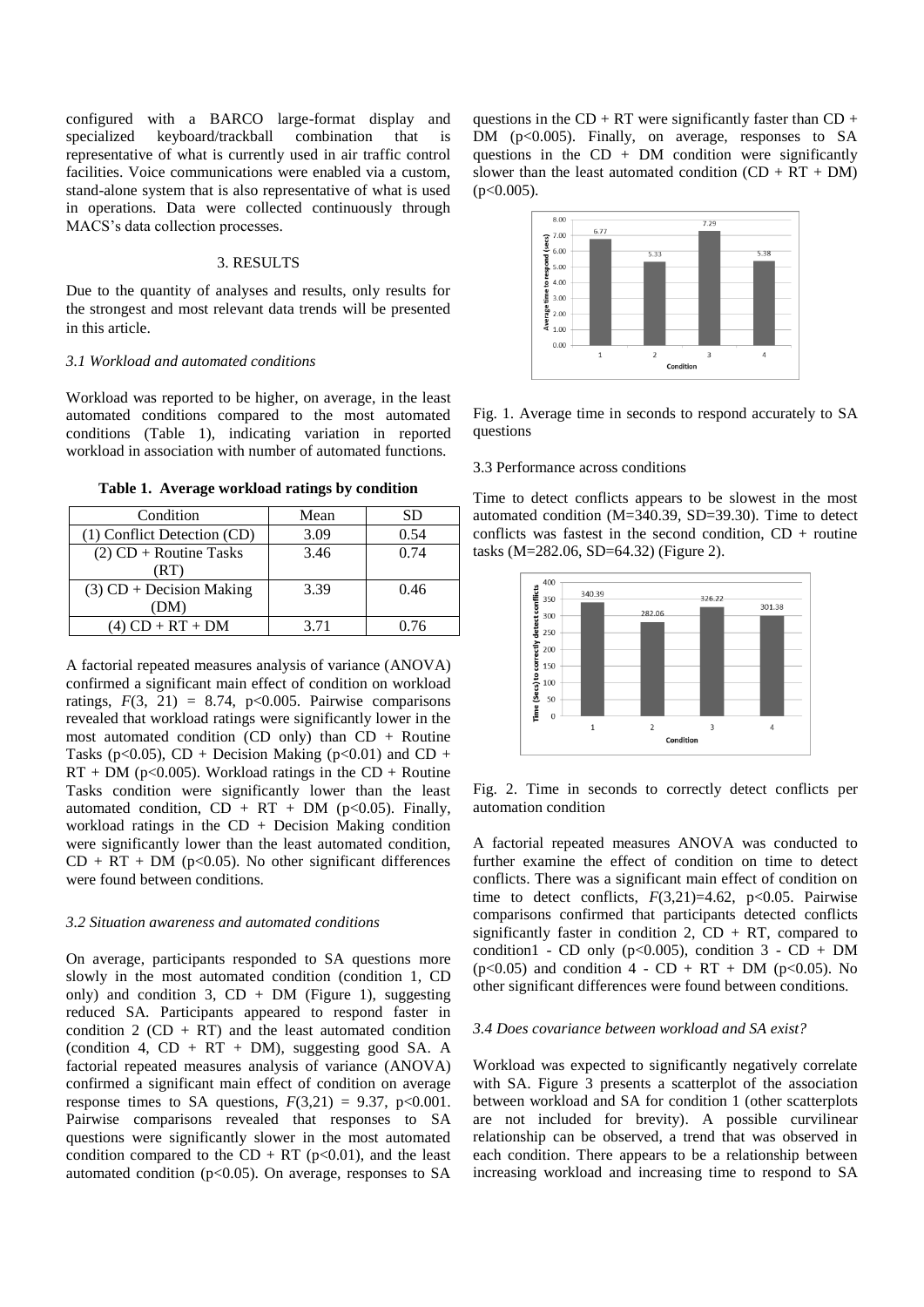questions until workload rating 4. At workload rating 5, time to respond decreases. No significant correlation was found between workload and SA for any condition. The relationship in condition 4, the least automated condition, approached significance  $(rs=0.15, p<0.1)$ .



Fig. 3. Scatterplot of SA against workload (ISA scale is fivepoint, i.e. 1-5, 5 being very high) in condition 1, CD only

# *3.5 The interaction between workload and SA – is there a compound effect on performance?*

The analysis was extended to investigate interactions between workload and SA, and the association with time to detect conflicts, across automation conditions. A median split approach was utilized (Denollet et al., 1996) to transform the continuous data into discrete factor groups. The following section presents findings from this analysis. No significant differences between groups were found. However, recurrent trends were identified that are worthy of further consideration.

Time to correctly detect conflicts was slowest in condition 1 (CD only) when low workload and poor SA (inferred from slower response times to SA questions) were combined  $(M=323.97, SD=53.29)$  (Figure 4). A trend of note is that both slowest times to detect conflicts occurred under low workload. Times to detect conflicts under low workload were faster when SA was good (inferred from faster accurate responses to SA questions), suggesting that good SA may support performance under a low workload, compared to poorer SA. This may be a compound effect – the time to detect conflicts increased disproportionately when low workload and poor SA were combined.



Fig. 4. Time in seconds to correctly detect conflicts in condition 1 – Conflict detection only

The trend seen in condition 2 is different to condition 1 (CD+ RT) (Figure 5). In condition 2, high workload, when combined with poor SA, appears be associated with slower times to detect conflicts compared to low workload. When high workload and poor SA co-occurred, time to detect conflicts was slower than in any other condition. The combination of high workload and poor SA may have interacted to be associated with a compound influence on performance.

A trend of note is that performance appears to remain stable in association with different multifactor combinations. The co-occurrence of one factor from the group associated with fastest time to detect conflicts (i.e. low workload or good SA) and one factor from the group associated with slowest time to detect conflicts (i.e. high workload or poor SA) were associated with very similar times to detect conflict.



Fig. 5. Time in seconds to correctly detect conflicts in condition 2 – Conflict detection and routine tasks

The data shown in Figure 6 surprisingly suggests that in condition  $3$  (CD + DM) time to detect conflicts was fastest under a low workload condition, but combined with slower responses to SA questions. The slowest time to detect conflicts on average appears to be a combination of a low workload and faster responses to SA.



Fig. 6. Time in seconds to correctly detect conflicts in condition 3 – Conflict detection and decision making

Finally, in the least automated condition (condition 4,  $CD +$  $RT + DM$ , participants only fell into one of two groups: low workload and good SA or high workload and poorer SA (Figure 7). This suggests that the demand may have influenced ATCO's ability to maintain a complete picture. Similar to condition 2 ( $CD + RT$ ), low workload and fast SA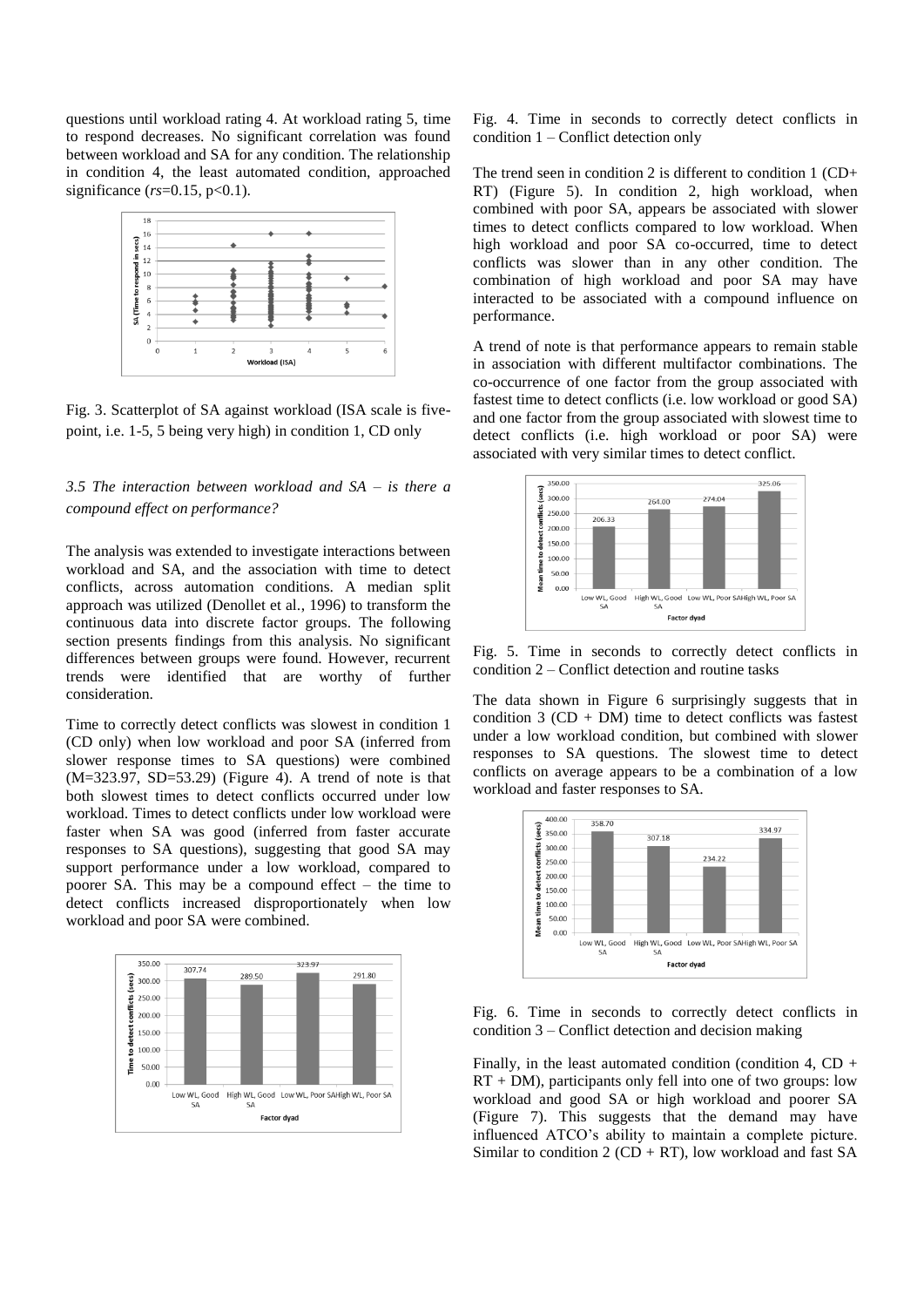response times appear to have been associated with faster detection of conflicts.



Fig. 7. Time in seconds to correctly detect conflicts in condition 4 – Conflict detection, routine tasks and decision making

# 4. DISCUSSION AND CONCLUSIONS

## *4.1 Workload, situation awareness and performance across automation conditions*

Workload was found to be rated significantly differently between automation conditions as expected, with workload in condition 1 (most automated condition) rated significantly lower than condition 4 (least automated condition). The same trend was not seen with SA. As per the SPAM method (Durso et al., 1995), SA was inferred from the time taken to answer SA related questions correctly. Using this measure, faster response times (indicating better SA) were identified in conditions  $2 (CD + RT)$  and the least automated condition 4  $(CD + RT + DM)$ . One explanation of these results is that the low workload in the most automated condition may have been experienced by participants as underload, and resulted in a reduction of engagement with the simulation, leading to reduced SA (e.g., Endsley 1999). The routine tasks of accepting and handing off aircraft (condition 2), and conducting tasks with minimal automation (condition 4) may have enabled the controllers to update their picture sufficiently to maintain a high level of SA. The safety related performance measure of time to correctly detect conflicts also varied significantly between conditions. Time to detect conflicts, on average, was slowest in the most automated condition (condition 1), fastest in condition 2 (CD+RT), and second fastest in the least automated condition (condition 4). It is important to note that this pattern of results is the same as the pattern identified in the SA measure, suggesting that, as would be expected, SA and time to detect conflicts are related. One potential explanation for the slower time to detect conflicts in the most automated condition is, as discussed previously, a low workload or underload may have negatively affected SA, ultimately influencing time to detect conflicts. If this is the case, this result has an obvious safety implication; automated systems should support the operator in maintaining situation awareness. An alternative explanation, however, may be that controllers purposefully left the situation to develop longer in the most automated condition before confirming that aircraft were in conflict. Controllers use a strategy of letting the situation develop

longer when they have sufficient spare capacity to recover the situation if required (Edwards et al., *In Press*). This strategy ensures the most efficient performance; controllers can reduce the number of unnecessary changes to an aircraft by waiting to see if aircraft pairs definitely will be in conflict. However, under higher workloads, controllers issue instructions sooner in order to keep ahead of the traffic (Edwards et al., *In Press*) which may be reflected in the time to detect conflicts.

# *4.2 Covariance between workload and SA*

For all conditions, the relationship between workload and SA was unexpectedly weak, replicating the findings of Edwards et al.'s (2012) previous study. The weak relationship found in this study may be due to a fallacy of the linear correlation analysis that was applied. It appears that a curvilinear relationship may exist between the two measures (Figure 3) in which time to respond to SA questions increased (indicating poorer SA) with workload until point '4' on the ISA scale. However, as workload continues to increase, time to respond becomes faster. This may be explained that when controllers experience these high levels of workload, they respond to the SA question as quickly as possible to remove it from the scope without necessarily paying full attention to the accuracy of the answer.

# *4.3 The interaction between workload and SA and the association with performance*

Although significant differences between factor dyad groupings were not found, the recurrent observed data pattern is important to consider. There may be several reasons for a lack of statistical significance. Specifically, the method of median splits has been criticised for creating a loss of variance in the data, therefore reducing the power of applied statistical tests (Maccallum, Zhang, Preacher & Rucker, 2002) and increasing the risk of type II error. In addition, the relatively small sample of eight participants may have affected statistical power. However, recurrent data trends suggest robustness even without statistical significance, and are therefore considered to be important for discussion.

A robust data trend was identified where specific factor combinations were associated with greater performance changes than when the factors occurred independently in other factor groups. This result was reported across conditions. An interpretation of this finding is that cooccurring factors may interact and are associated with a compound influence on performance. Performance changes in association with factor groups may be positive or negative; combinations of factors are associated with increased performance, greater than performance achieved in association with the factors occurring independently, as well as performance declines.

An additional data trend of note is that average performance measures can remain stable when associated with different co-occurring factors. An example of this data trend was identified in condition 2. Low workload and good SA were associated with the fastest time to detect conflicts out of the